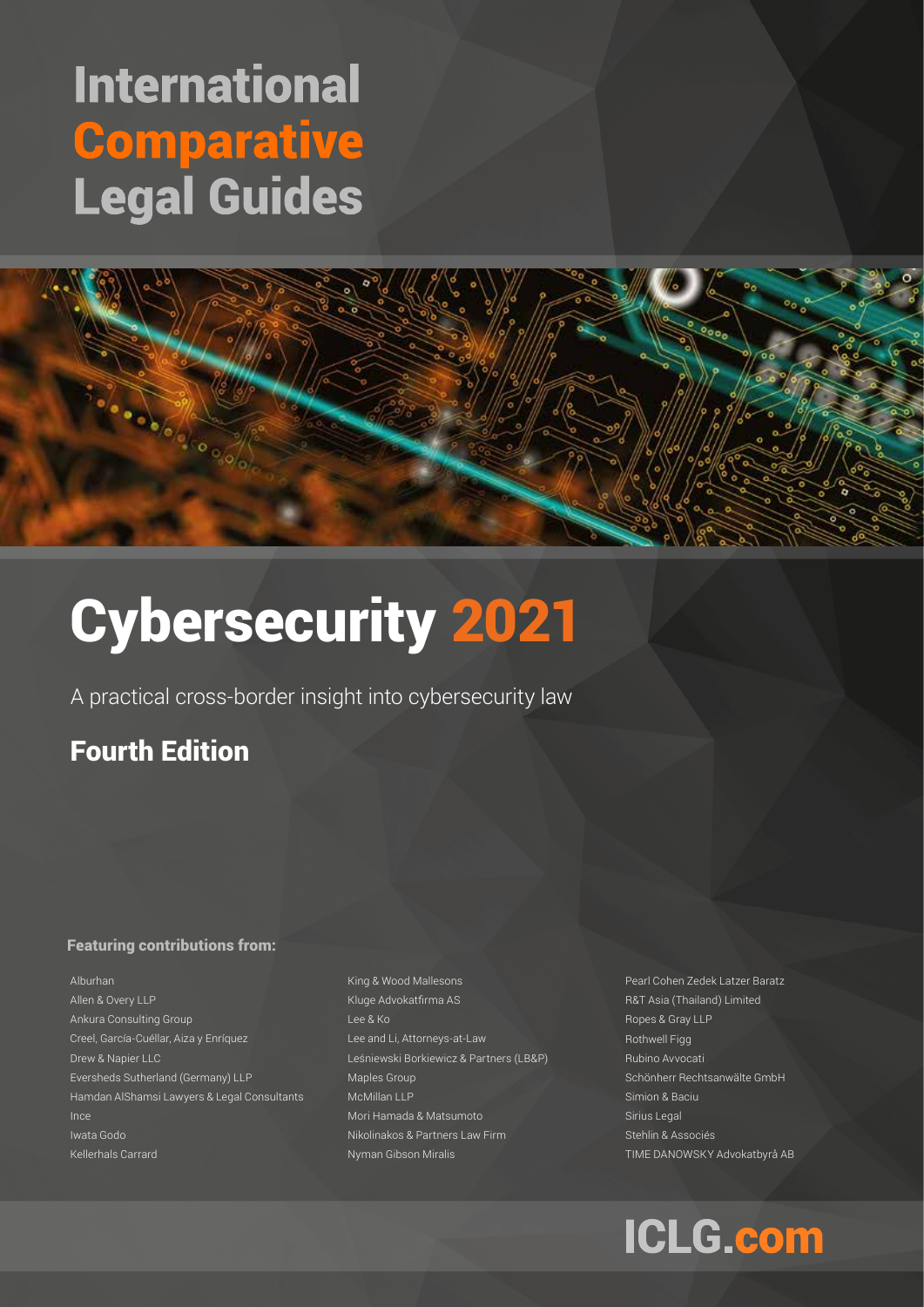# Expert Chapters

<sup>1</sup> Get Stuffed! Are You Prepared for a Credential-Stuffing Attack?

Nigel Parker & Nathan Charnock, Allen & Overy LLP

10

<sup>5</sup> Current and Emerging Cybersecurity Threats and Risks Robert Olsen, Daron M. Hartvigsen & Brandon Catalan, Ankura Consulting Group

Phantom Responsibility: How Data Security and Privacy Lapses Lead to Personal Liability for Officers and Directors Christopher Ott, Rothwell Figg

20

Mitigating Cyber-Risk – A Boardroom Priority Rory Macfarlane, Ince

Why AI is the Future of Cybersecurity Akira Matsuda & Hiroki Fujita, Iwata Godo 24

# Q&A Chapters



<sup>28</sup> Australia Nyman Gibson Miralis: Dennis Miralis, Phillip Gibson & Jasmina Ceic

<sup>35</sup> Austria Schönherr Rechtsanwälte GmbH: Christoph Haid, Veronika Wolfbauer & Michael Lindtner

<sup>42</sup> Belgium Sirius Legal: Roeland Lembrechts & Bart Van den Brande

<sup>49</sup> Canada McMillan LLP: Lyndsay A. Wasser & Kristen Pennington

<sup>58</sup> China King & Wood Mallesons: Susan Ning & Han Wu

<sup>67</sup> England & Wales Allen & Overy LLP: Nigel Parker & Nathan Charnock

<sup>75</sup> France Stehlin & Associés: Frédéric Lecomte



Eversheds Sutherland (Germany) LLP: Dr. Alexander Niethammer, Constantin Herfurth, Dr. David Rieks & Stefan Saerbeck



<sup>89</sup> Greece Nikolinakos & Partners Law Firm: Dr. Nikos Th. Nikolinakos & Dina Th. Kouvelou

<sup>98</sup> Ireland Maples Group: Claire Morrissey & Kevin Harnett

<sup>105</sup> Israel Pearl Cohen Zedek Latzer Baratz: Haim Ravia & Dotan Hammer



Rubino Avvocati: Alessandro Rubino & Gaetano Citro

<sup>120</sup> Japan

Mori Hamada & Matsumoto: Hiromi Hayashi, Masaki Yukawa & Daisuke Tsuta

#### 129 Korea

Lee & Ko: Hwan Kyoung Ko & Kyung Min Son



#### Mexico



#### 142 Norway

Kluge Advokatfirma AS: Stian Hultin Oddbjørnsen, Ove André Vanebo, Iver Jordheim Brække & Mari Klungsøyr Kristiansen

#### 149 Poland

Leśniewski Borkiewicz & Partners (LB&P): Mateusz Borkiewicz, Grzegorz Leśniewski & Jacek Cieśliński

#### 158 Romania

Simion & Baciu: Ana-Maria Baciu, Cosmina Maria Simion, Andrei Cosma & Andrei Nicolae Dumbravă

#### 166 Saudi Arabia

Alburhan: Saeed Algarni, Mohammed Ashbah & Muhanned Alqaidy

#### Singapore

Drew & Napier LLC: Lim Chong Kin, David N. Alfred & Albert Pichlmaier



172

## Sweden

TIME DANOWSKY Advokatbyrå AB: Jonas Forzelius & Esa Kymäläinen



#### Switzerland



Kellerhals Carrard: Dr. Oliver M. Brupbacher, Dr. Nicolas Mosimann & Marlen Schultze

```
199
 Taiwan
Lee and Li, Attorneys-at-Law: Ken-Ying Tseng
```
#### 206 Thailand

R&T Asia (Thailand) Limited: Supawat Srirungruang & Saroj Jongsaritwang



## United Arab Emirates



Hamdan AlShamsi Lawyers & Legal Consultants: Hamdan Al Shamsi & Helen Tung

220



Ropes & Gray LLP: Edward R. McNicholas & Kevin J. Angle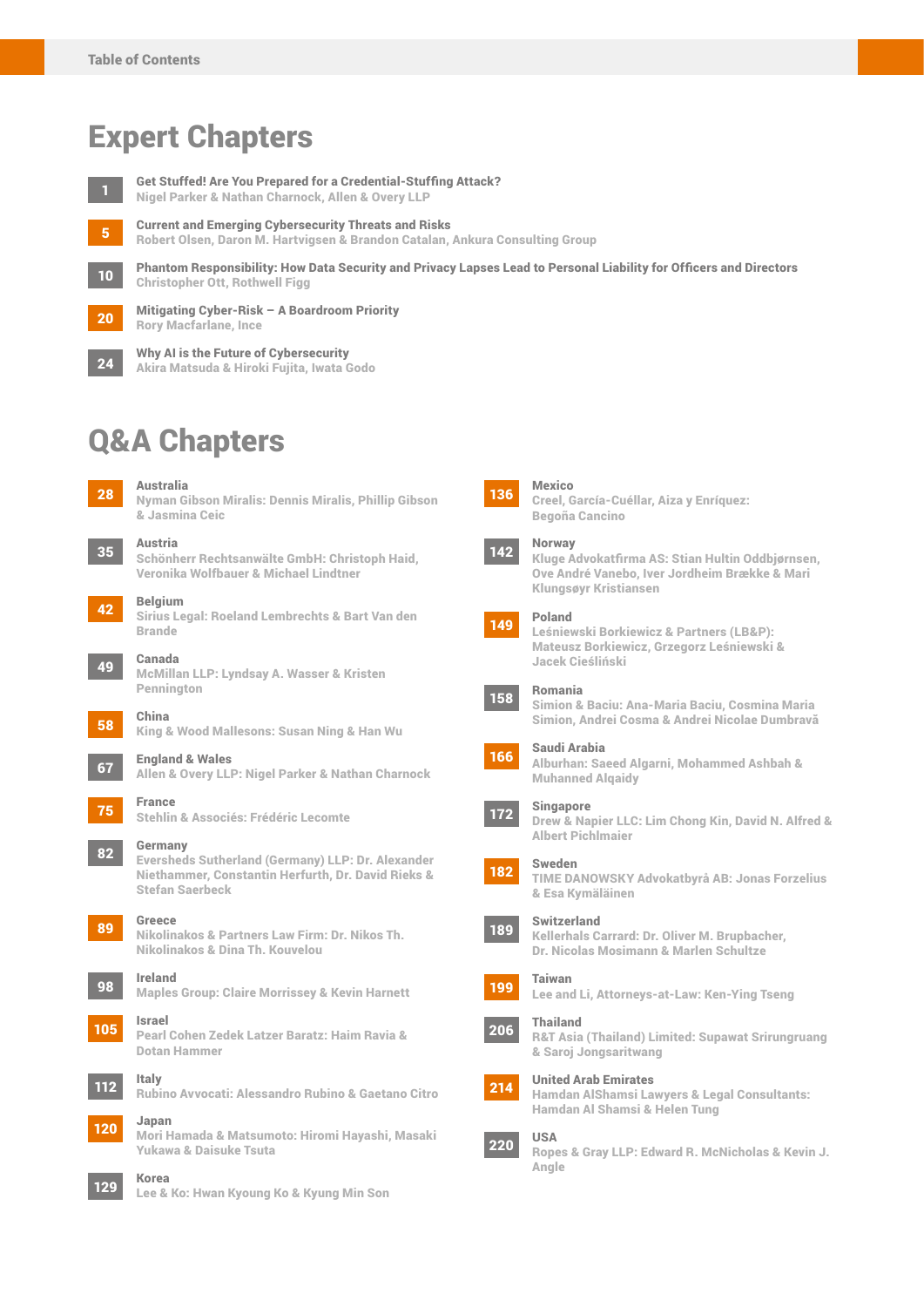# Get Stuffed! Are You Prepared for a Credential-Stuffing Attack?

### Introduction

Cybercrime is estimated to cost the global economy \$600 billion per year,<sup>i</sup> with over 15.1 billion records exposed by data breaches across the world during 2019.<sup>ii</sup> In recent years, and particularly during the onset of the COVID-19 pandemic in 2020, there has been a significant growth in the use of "credential stuffing" as a mode of attack.

These incidents involve an automated system, or "bot", exploiting genuine login credentials, likely stolen from another compromised website, or gained via phishing or other techniques, to try to gain access to a user account on a (previously uncompromised) website. Highlighting how easy it is to obtain compromised credentials, in early 2019 hackers posted an aggregated credential collection that contained the results of multiple data breaches, totalling 2.2 billion unique username and password combinations, all available to download for free. Shortly after, a further 841 million records were made available on the dark web, from 32 websites and apps, including MyHeritage and MyFitnessPal.

Whilst the primary motivation for these attacks is financial – gaining access to your online banking account or to a retail website where your payment card details are stored – access to user accounts can furnish the perpetrators with huge volumes of personal data for use in identity theft.

Many people use the same username and password combinations across multiple websites and credential-stuffing attacks take advantage of this behaviour. The dark web provides a lucrative underground marketplace within which billions of stolen account credentials can be bought and sold. Using a "bot" allows a criminal to scale up the process, enabling thousands of login attempts to be made in parallel, using different stolen credentials across multiple websites.

Companies who fall victim to these attacks can really pay the price; whilst reputational damage, regulatory fines and litigation costs can be significant, a credential-stuffing attack can also overwhelm your website and other technical infrastructure, causing severe business impact and putting a strain on IT, customer services and other resources.

So how do you prepare for a credential-stuffing attack? And how do you react when one occurs?

### Preparing for a Credential-Stuffing Attack

#### **Know your enemy**

As is the case with other types of cyber-attack, companies should ensure they have, within their ranks, individuals with sufficient understanding of how credential-stuffing attacks typically materialise.



Credential stuffing is reasonably unsophisticated and easy to scale; the "bots" used are often off-the-shelf and readily available online, some free of charge! This makes it a popular weapon for cybercriminals. One of the most successful ways of "stuffing" is the "low and slow" method, which sees attackers hide their attack amongst a smokescreen of legitimate traffic, whilst limiting the number of attempts made. However, the more attempts made, the more valid login credentials will be identified. Just one data breach can put many other businesses at risk, as it can allow further unauthorised logins without breaching a company's infrastructure or triggering any security alerts or measures.

Companies should ensure they keep up to date with events and trends in this space and use that knowledge to inform their cybersecurity planning. Regular scanning of published lists of compromised credentials can also help head-off attacks.

#### **Proactive monitoring**

Proactive monitoring is one of the most effective tools to enable cybersecurity teams to identify and respond quickly and efficiently to credential-stuffing attacks. The National Cyber Security Centre recommends that businesses model their user login patterns and set-up of alerts, notifying the relevant IT monitoring teams of unusual activity or high volumes of traffic. For example, alerts could be set up to identify an increase in failed login attempts across numerous accounts, higher than normal volumes of foreign IP addresses or anomalies in browser activity that may indicate the use of automation. Companies can also use analytics to assess if a login attempt is authentic; for example, this could include ensuring the location and IP address of any login attempt is checked against the last successful login attempt, to allow a credibility judgment to be made in respect of each request. There are a number of third-party providers and tools on the market to assist businesses with monitoring activity.

#### **Improve underlying security measures**

Whilst monitoring can help companies to identify and respond to incidents, businesses should primarily focus on prevention techniques. Three things are needed to perpetrate credential stuffing: (i) a list of credentials; (ii) a target (this could be a general login on a web page or an API endpoint); and (iii) a bot or mechanism to leverage the stolen credentials. A number of tools can be leveraged to prevent access to the first and the second. Sadly, the bots are still widely available online.

#### **1. Protect the credentials**

There are a number of things individual users can do to ensure that, even if their credentials are stolen, they can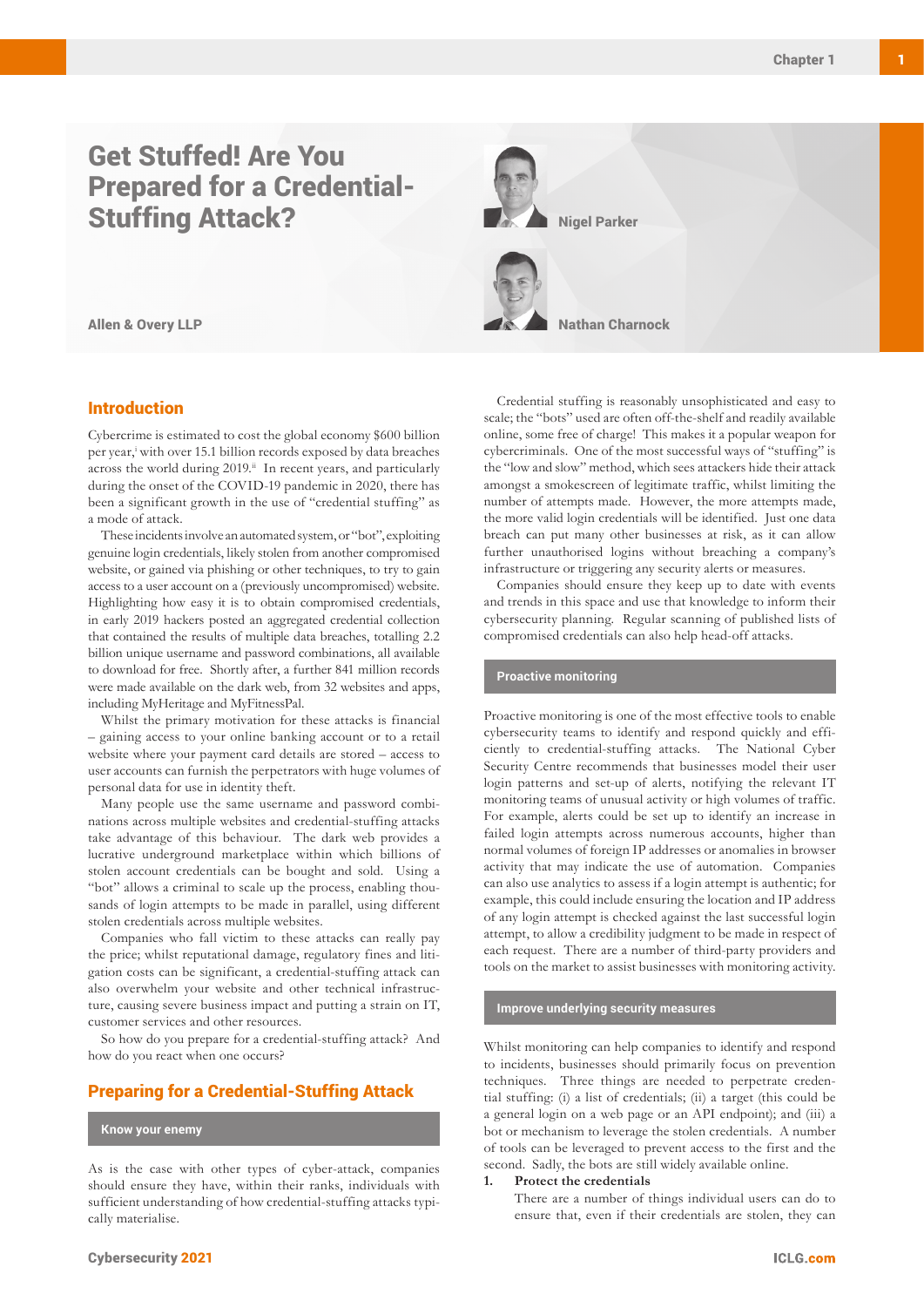protect themselves and the businesses they work for or have a relationship with. However, for businesses, the best way to protect against credential stuffing is to:

- encourage individuals to set unique passwords for different websites that they use;
- implement rules requiring passwords to contain a minimum of eight alphanumeric characters and a mixture of characters, including symbols; and
- force passwords to be reset periodically.

**2. Protect the target website login page or API**

Between May and October 2019, 75% of login attacks against financial services companies involved credential stuffing targeting APIs.iii When designing its API or website login page, a business should ensure it takes a number of steps to mitigate the risk of a successful credential-stuffing attack such as:

- implementing multi-factor authentication;
- enabling human verification systems such as reCAPTCHA;
- using geofences to block proxy traffic that comes from certain jurisdictions, enabling access only from those jurisdictions where the business operates or provides services;
- limiting the number of failed login attempts that can occur before locking the account and alerting the individual account owner of an issue;
- using device or browser fingerprinting and requesting more information from users if they login from unknown devices;
- using a neutral message for failed login attempts for example if a "bot" enters a correct username but an incorrect password, do not inform it that "your password is incorrect" as the "bot" will know the username is correct;
- run a TOR node to carry out additional checks on authentication attempts; and
- deploy a network-based bot management solution as part of a multi-layered security implementation – these tools detect and control illegitimate bot traffic at the network edge, blocking attackers before they can get to your applications or overwhelm your infrastructure. Leading bot management platforms use artificial intelligence and machine learning to detect and thwart advanced credential-stuffing attacks.

It is worth noting that, as set out in this *International Comparative Legal Guide*, there are a number of legal obligations relating to cybersecurity that must be met by businesses. For example, under the GDPR, firms are required to process personal data securely by means of appropriate technical and organisational measures and they must take into account "the state of the art" when deciding what is appropriate. The state of the art continues to evolve and businesses should ensure their protections against credential-stuffing attacks evolve with this.

#### **Incident response plan and procedures**

Companies should ensure they have detailed incident response procedures in place and should conduct regular testing of these procedures to ensure relevant personnel understand their roles.

**Access to appropriate expertise**

It is strongly recommended that, as part of cybersecurity response planning, businesses ensure they have appropriate relationships and arrangements in place with a number of thirdparty advisors who can be called on, at short notice, to assist in the event of an incident, such as specialist cyber advisors and forensic IT experts, legal advisors and PR consultants.

#### **Consider proactive measures**

Google recently launched its "Password Check-up" feature which is built into its password manager, and therefore its Google Account and Chrome products. Password Check-up assesses the strength and security of all your saved passwords, tells you where Google finds they have been compromised in prior breaches and gives you personalised actionable recommendations when needed.iv This provides proactive protection for individuals, and if done without diminishing consumer experience or blocking legitimate traffic, it could be an effective tool to mitigate the risk of credential stuffing.

## What Does an Effective Response to a Credential-Stuffing Attack Involve?

Implementing the measures outlined above will mitigate the risk of your business and your users from falling victim to a credential-stuffing attack. However, if an attack does occur, how should you respond? Each incident will present a unique set of circumstances, but we have set out below some of the steps you may need to take.

- **1. Establish the facts** as quickly as possible to enable you to understand the scale and impact of the attack, including, amongst other things, when and how the attack took place, what information is known about the attacker (for example, is the same IP address being used?), the success rate of login attempts, the number of accounts accessed, the types of personal information accessed by the attackers, the value and nature of any financial loss to users or the business and whether other systems or group websites were affected/accessed.
- **2. Instigate incident management procedures** involving key stakeholders from across the business which may include representatives from IT, security, legal, customer services, communications/public relations and the relevant product/corporate representatives and ensuring detailed incident logs are maintained to record decisions.
- **3. Take initial remediation steps** in an attempt to stop the attack and prevent recurrence. This may involve, amongst other things: (i) temporarily suspending access to the API or login page, either in its entirety or from certain jurisdictions or IP addresses; (ii) conducting searches of the dark web to see if it is possible to identify if credentials have been stolen directly from your business for use in the attacks; (iii) deploying bot management solutions or adapting the way they are used; (iv) force-resetting user passwords to randomly generated passwords and requiring them to set a new password when they next log in; and (v) hiding payment card details or suspending cash-out or withdrawal options available on a user's account.
- **4. Inform senior stakeholders** of events to ensure they are up to speed and able to take important decisions quickly, including dealing with any media interest.
- **5. Instruct third party advisors** such as external IT/cyber consultants to help investigate and stop the attack and prevent reoccurrence, external legal counsel to advise the legal implications of the incident and to assist with regulatory reporting and PR/media consultants to help manage external and internal communications relating to the incident.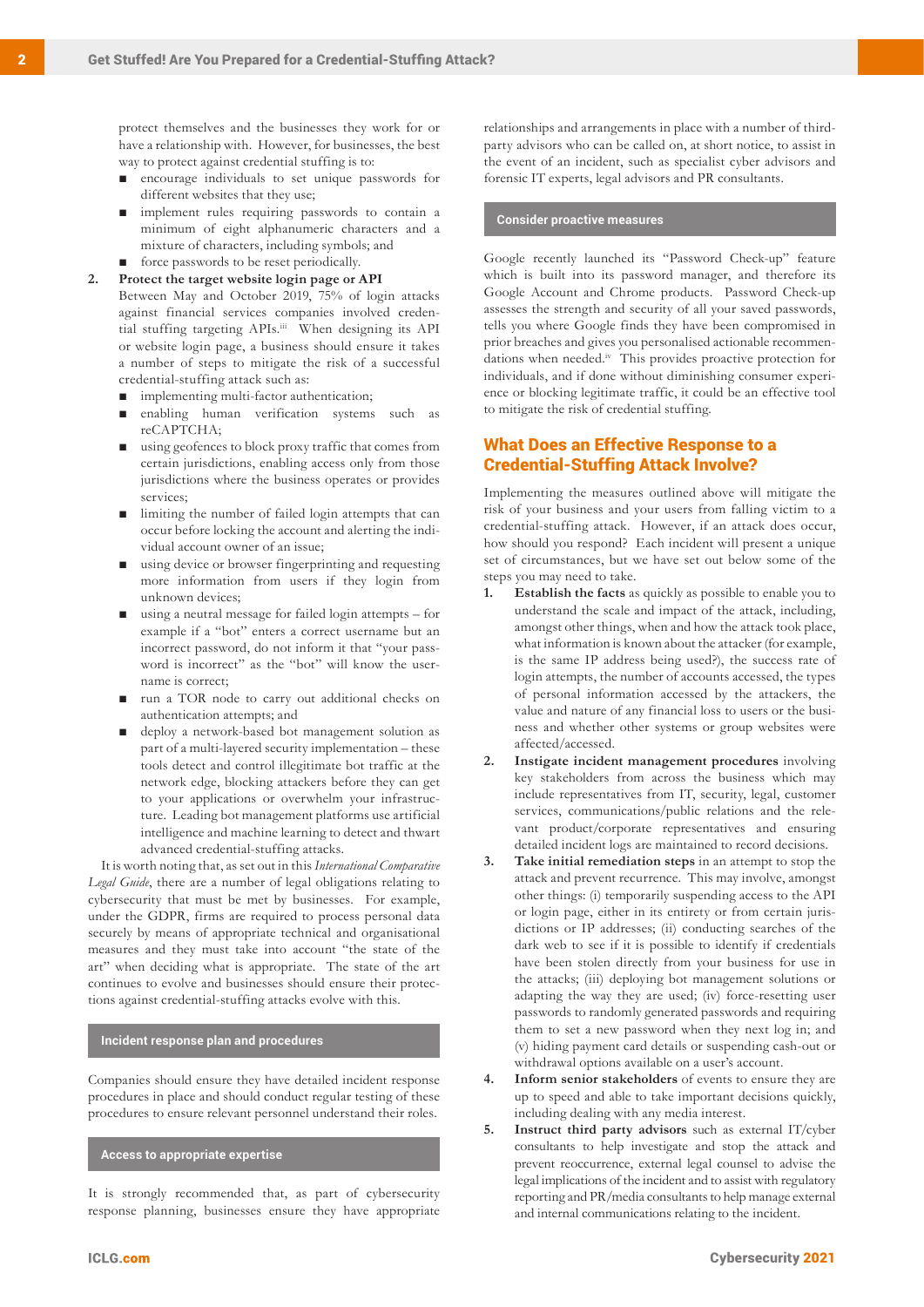- **6. Consider notifying law enforcement** depending upon the nature, scale and severity of the credential-stuffing attack and local legal requirements, you should consider notifying law enforcement about the incident, as they may be able to assist with the investigation.
- **7. Consider regulatory reporting obligations** that often require notifications to be made to the relevant regulator within a short time period (in some cases within just a few hours) after detection. In many jurisdictions, there are specific reporting requirements that apply to certain sectors, such as financial services and telecommunications whilst listed companies may have certain disclosure obligations that need to be met. Credential-stuffing attacks inherently involve the use of and access to personal data, so will often result in personal data breaches that in many jurisdictions may trigger an obligation to report to a data protection supervisory authority.
- **8. Consider individual notification obligations**  there may be obligations under local legal requirements to notify affected individuals about the attack. For example, in the EU and the UK, the GDPR requires individuals to be notified without undue delay of personal data breaches that could result in a high risk to their rights and freedoms. There may also be circumstances in which you would choose to voluntarily notify individuals about the incident so that they can take certain steps. In any event, it will be important to ensure that:
	- a. individuals are provided with all information required by law;
	- b. practical and sensible advice is provided such as advising individuals to:
		- i. monitor their payment cards and bank accounts for suspicious activity and report any such activity to their financial service providers;
		- ii. reset their passwords, using unique passwords for each of their online accounts;
		- iii. consider using a password manager;
		- iv. input their usernames and email addresses into https://haveibeenpwned.com/, to see if their credentials have ever been stolen; and
		- v. consider using anti-fraud credit monitoring services (which you may offer to pay for);
	- c. customer services teams have sufficient information and resources to respond to queries which may be received from customers following distribution of the notifications, including queries received via social media;
	- d. the notice is reviewed by communications specialists and legal counsel to ensure it strikes the right tone; and
	- e. clearly identify which individuals have been affected and should receive the notification to avoid over-notification if possible.
- **9. Consider other notification obligations** such as contractual obligations to notify third parties of certain cyber-incidents or data breaches.
- **10. Work with other interested third parties, such as financial service providers** – if customers have had money withdrawn or removed from their accounts or

their financial account or payment card details have been stolen, you should consider liaising with financial service providers to help prevent further fraudulent activity using customer information.

**11. Complete a detailed incident review** to understand how the credential-stuffing attack was able to succeed, to analyse how the business responded to the incident and what lessons could be learned, and to identify and agree short-, medium- and long-term remediation actions to be taken across the business to prevent the reoccurrence of credential-stuffing attacks in the future.

## The COVID-19 Effect

In early 2020, as the COVID-19 pandemic hit the world, millions of people globally were instructed to self-isolate and people turned to the internet more than usual, often working from home, and away from some of the security protocols that protected them in the office. An opportunity arose for cyber criminals, as security was traded for ease of access, with the use of outdated software, the mixing of personal and corporate emails, and the recycling of passwords between business and personal environments.

There was a large spike in malicious login attempts against European video service providers and broadcasters during the first quarter of 2020. One attack in late March 2020, after many isolation protocols, directed nearly 350 million attempts against a single service provider over a 24-hour period. Separately, one broadcaster was hit with a barrage of attacks over the course of the quarter, resulting in billions of login attempts. Cyber criminals began to retry their credential stuffing lists, like those mentioned earlier in this piece, and test them against services rising in popularity in the pandemic, such as Zoom, that saw usage rise from 10 million users to over 200 million users in the first few months.

## **Conclusion**

Credential stuffing is increasingly the weapon of choice for cyber criminals seeking financial gain. For businesses, it has never been more important to evaluate your cybersecurity offering to ensure you are prepared the threat of these incidents. Whilst the criminals may sometimes remain a few steps ahead, the businesses who implement a range of security measures, use appropriate monitoring and reporting tools and deploy effective incident response procedures are well placed to tell the criminals to "Get Stuffed!"

#### Endnotes

- i. McAfee, "Economic Impact of Cybercrime No Slowing Down", Report, February 2018, p. 4.
- ii. Risk Based Security, "2019 Year End Report, Data Breach Quickview".
- iii. Akamai, "Financial Services Hostile Takeover Attempts", Vol. 6, Issue 1, p. 2.
- iv. Tuerk, A., "To stay secure online, Password Check-up has your back", Google Blog, 2 October 2019.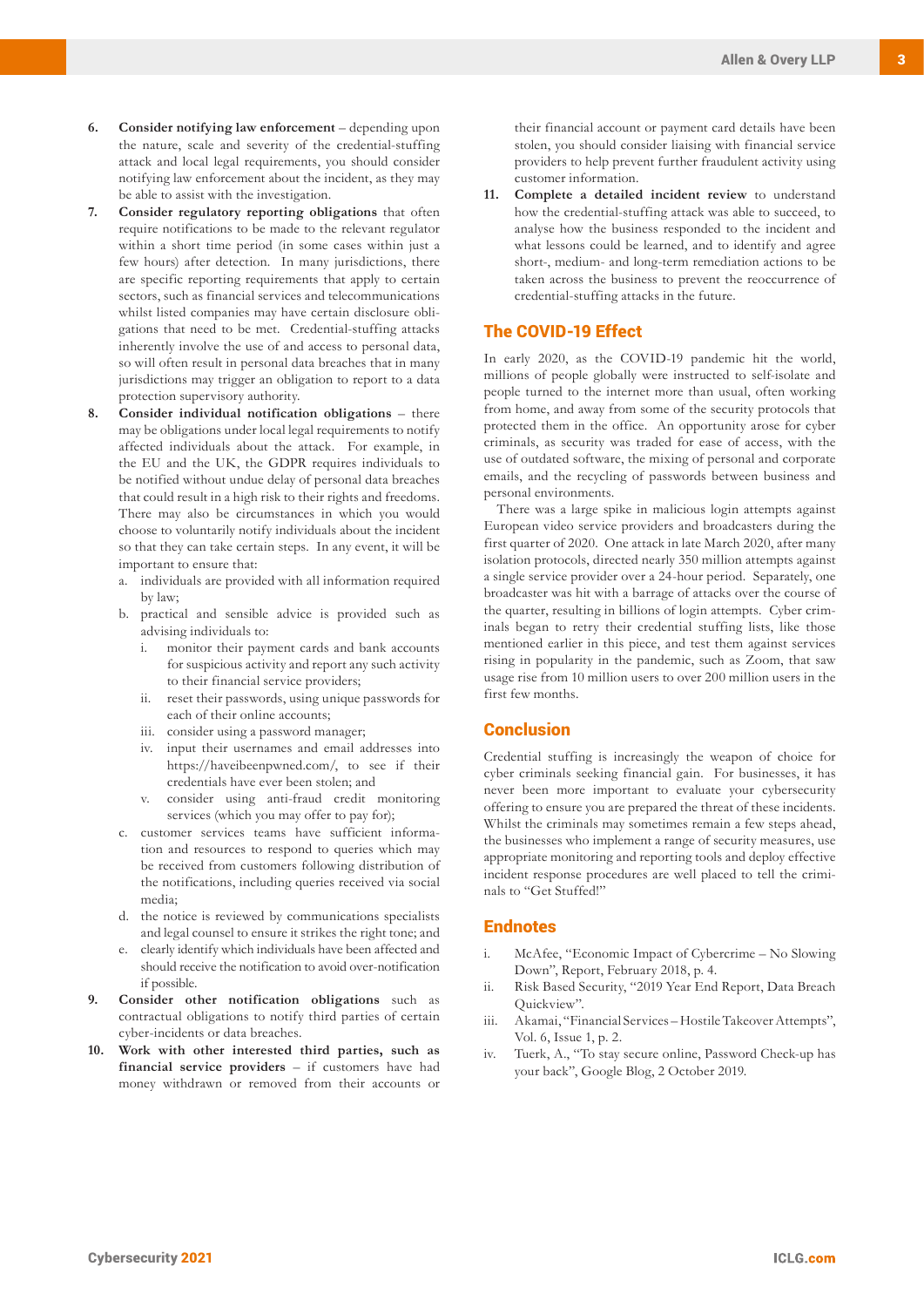

**Nigel Parker** is a partner specialising in intellectual property, data protection and privacy, commercial contracts and IT law. He is a member of the firm's Cyber Security Group and has advised clients on strategies for managing legal risk in relation to cybersecurity, including the deployment of a variety of risk management tools, on the response to attacks and dealing with regulatory authorities, and on taking proactive steps in response to attacks.

Nigel is recognised in *Chambers* and *The Legal 500*. He was named one of the "Top 40 under 40" data lawyers by *Global Data Review*.

**Allen & Overy LLP** One Bishops Square London E1 6AD United Kingdom

Tel: +44 203 088 3136 Email: nigel.parker@allenovery.com URL: www.allenovery.com



**Nathan Charnock** is an associate specialising in commercial contracts, data protection and privacy, intellectual property and information technology law. He advises clients on their response to cybersecurity attacks, including their interactions with regulators and implementation of remediation steps. Nathan also advises on complex commercial arrangements for a range of clients in the technology, retail, telecommunication, life sciences and financial services sector, including IP licensing, outsourcing and service provision arrangements.

**Allen & Overy LLP** One Bishops Square London E1 6AD United Kingdom

Tel: +44 203 088 3899 Email: nathan.charnock@allenovery.com URL: www.allenovery.com

Allen & Overy is a full-service global elite law firm headquartered in London. Our commitment to help our clients deliver their global strategies has seen us build a truly global network now spanning over 40 offices. We have also developed strong ties with relationship law firms in more than 100 countries where we do not have a presence.

We have a strong cybersecurity practice comprising a core team of 19 partners with diverse backgrounds in data protection, bank regulation, antitrust, securities laws, technology, IT, litigation, employment, IP and corporate. This spread is crucial because cybersecurity Incidents frequently span a wide range of traditional legal practice areas. There is an important legal component to cybersecurity and our integrated team of diverse practitioners reflects this requirement. As a full-service global elite law firm, we are able to advise clients on all legal issues concerning cybersecurity.

**www.allenovery.com**

# **ALLEN & OVERY**